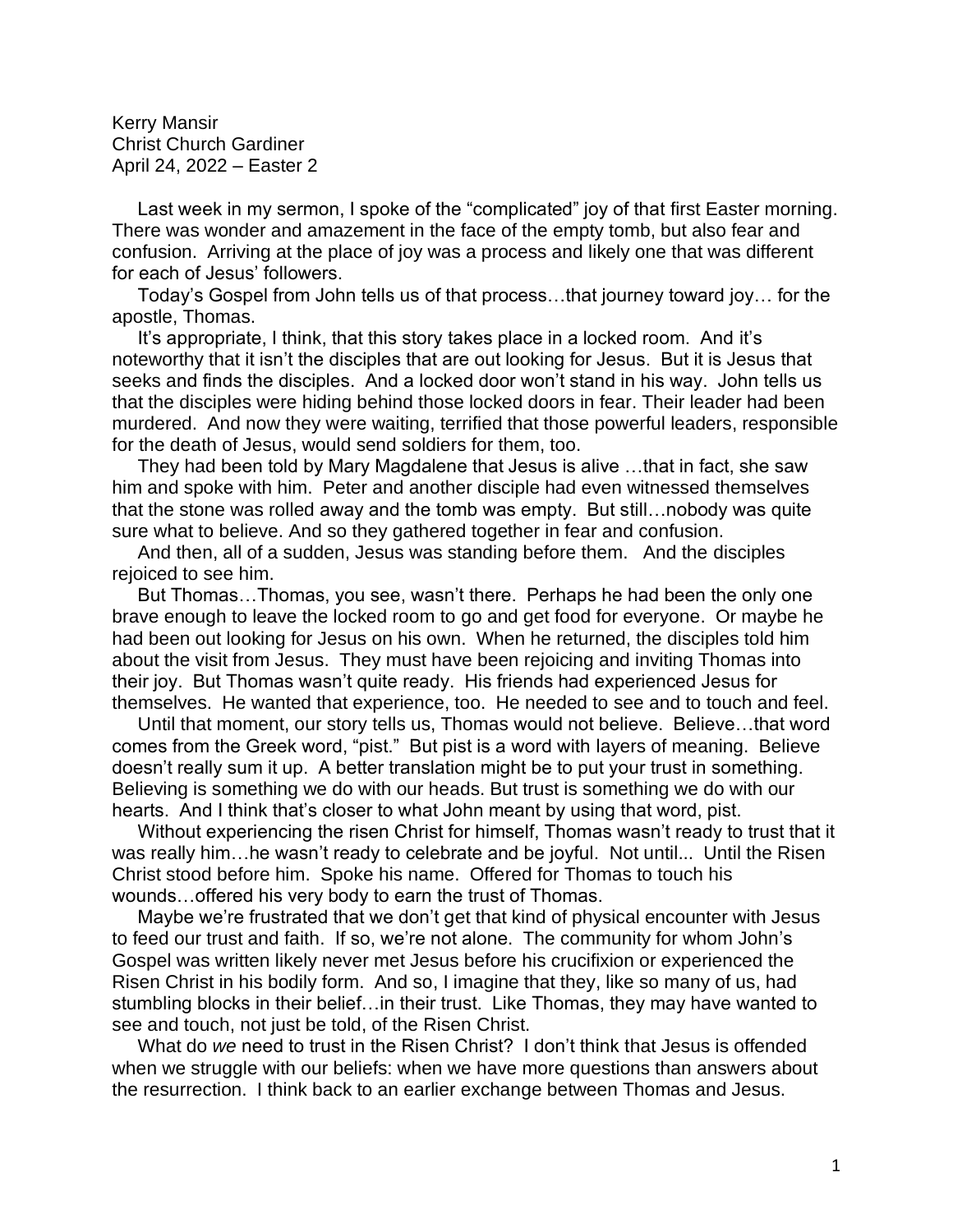Jesus told the disciples he was going ahead to prepare a place for them. And that they would know the way. Thomas responded without pause, "We don't know where you're going…how can we know the way?" It seems that Thomas always wanted Jesus to be clearer, more precise. Thomas didn't want to get left behind. And Jesus never seemed to love him any less for his questions and impatience.

 I am sure that Jesus understands that it may be frustrating for us that we don't get to touch and see. That we are constantly looking for signs that the Risen Christ is real. I find that I am always looking for those signs. When I tried to make logical sense, head sense, of the Risen Christ in my younger days, I couldn't do it and so for a while, I settled for a kind of agnosticism that appreciated the Christian message but didn't fully buy into it.

 But over the years, I have discovered more and more moments of clarity and trust and faith in the Risen Christ. And these moments have always been fueled by experiences or observations of love or wonder.

 One of these moments came to me when reflecting upon the disciples locked in that room. Finding the courage to leave did not depend upon a logical and rational decision. It was a decision based on love.

 Because in one moment, they were immobilized by fear. They were locked inside without any idea of what to do next. But Jesus appeared. He breathed upon them the Holy Spirit and proclaimed his peace. He was there to comfort, but also to send them out. To remind them of the mission they had been on since becoming his follower. A mission they could not carry out behind locked doors.

 We know how dangerous that mission was because we can read about it in the Book of Acts. What we find in our selection from Acts this morning gives us a glimpse into the dangers they walked into when leaving that room.

 Peter and the other apostles had just been imprisoned in Jerusalem for preaching about Jesus. Miraculously, they escaped prison (Acts doesn't tell us how) and are back at the Temple preaching in our story today. The high priest and other religious leaders were so enraged at what they are proclaiming about Jesus that they want to kill the apostles. If we were to read a little further in Acts, we would know that the apostles were flogged for their preaching. And history tells us that many of the apostles were eventually murdered for sharing the message of Jesus.

 So remaining behind those locked doors made absolute sense. Leaving was dangerous. The kind of bravery displayed by the apostles could not have been fueled by rational thinking. Theirs was a kind of bravery that could only have been fueled by love.

 As people of faith today, we do not live under the threat of violence or death for proclaiming the message of Jesus, at least not here in the United States. And yet we face our own dangers. All of humanity stands on the precipice of possible extinction. The threat of nuclear war and ecological disaster and the brokenness of the world that we see all around us could make us want to hide in our own locked rooms, immobilized by fear.

 It is in that shadow, however, that we are called to break free from our locked rooms and proclaim resurrection. Proclaim that hope and beauty and life and rebirth and miracle are real and present in the world.